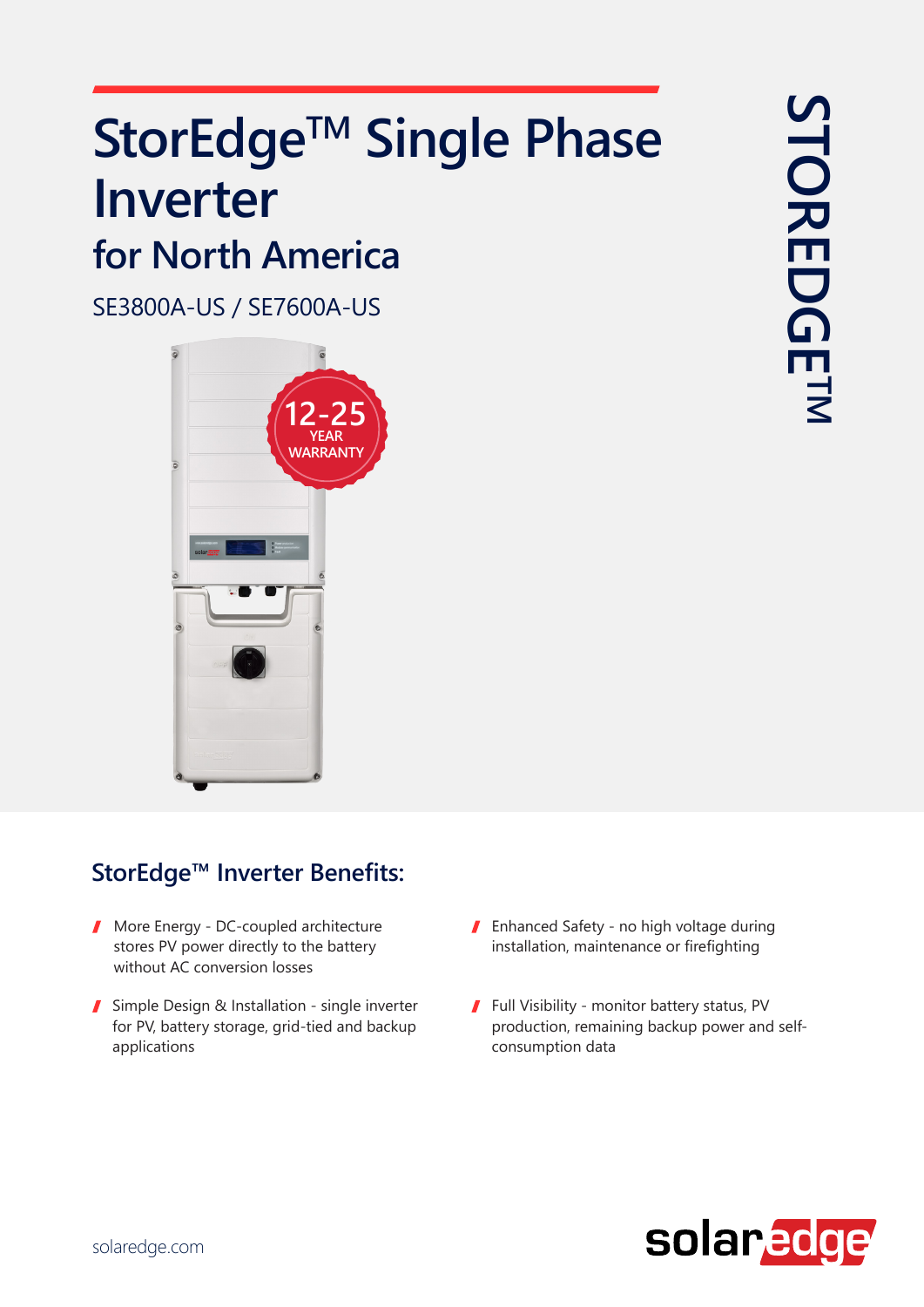### **/ StorEdge™ Single Phase Inverter for North America**

#### StorEdge<sup>™</sup> Features:

- Smart Energy Management export control, time-of-use shifting, maximized self-consumption, demand response  $\sqrt{2}$ and peak shaving capabilities
- Backup power automatically provides power to backed-up loads in the event of grid interruption I
- All-in-one solution uses a single DC optimized phase inverter to manage and monitor both PV generation and energy storage
- **Compatible with the LG Chem RESU battery**



| SolarEdge StorEdge™ Inverter for North America - Product Selector |                                                              |                                  |                                                |  |  |  |
|-------------------------------------------------------------------|--------------------------------------------------------------|----------------------------------|------------------------------------------------|--|--|--|
|                                                                   | Grid-tied solar, backup power and<br>smart energy management | Grid-tied solar and backup power | Grid-tied solar and smart energy<br>management |  |  |  |
| StorEdge Single Phase Inverter                                    |                                                              |                                  |                                                |  |  |  |
| Auto-transformer                                                  |                                                              |                                  |                                                |  |  |  |
| Energy Meter                                                      |                                                              |                                  |                                                |  |  |  |
| Battery                                                           |                                                              |                                  |                                                |  |  |  |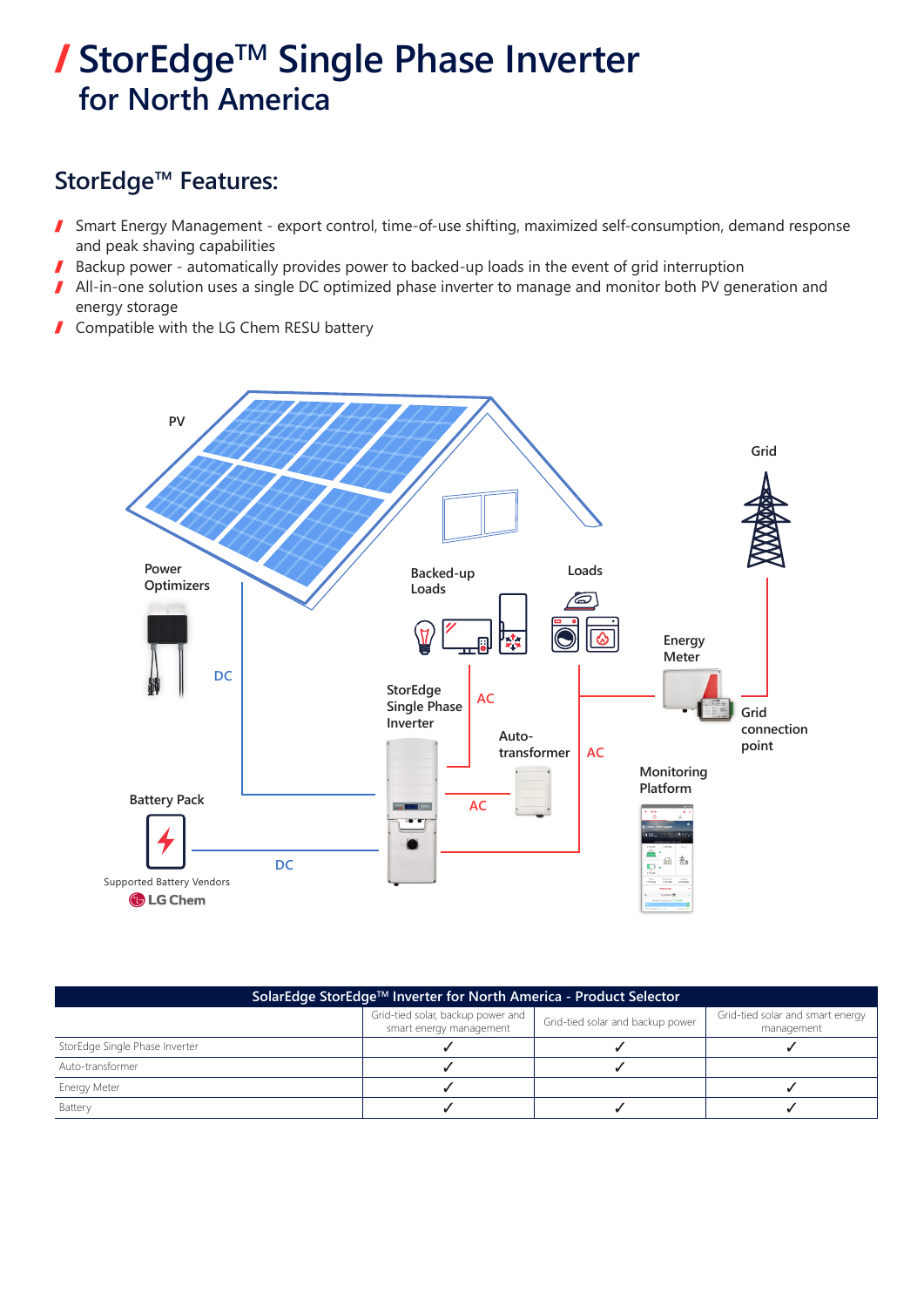### **/ StorEdge™ Single Phase Inverter for North America**

SE3800A-US<sup>(1)</sup>, SE7600A-US<sup>(1)</sup>

- Single inverter for PV, grid-tied storage and backup power  $\sqrt{2}$
- Includes the hardware required to provide automatic backup power to backed-up loads in case of grid interruption  $\mathbf{r}$
- Includes all interfaces needed for battery connection  $\mathbf{r}$
- $\mathbf{r}$ UL1741 SA certified, for CPUC Rule 21 grid compliance

|                                                                              | <b>SE3800A-US</b>                                                                          | <b>SE7600A-US</b> |      |
|------------------------------------------------------------------------------|--------------------------------------------------------------------------------------------|-------------------|------|
| <b>OUTPUT - AC (LOADS/GRID)</b>                                              |                                                                                            |                   |      |
| Rated AC Power Output                                                        | 3800                                                                                       | 7600              | VA   |
| Max AC Power Output                                                          | 4175                                                                                       | 8350              | VA   |
| AC Output Voltage Min-Nom-Max (L-L) <sup>(2)</sup>                           | 211-240-264                                                                                |                   | Vac  |
| AC Frequency Min-Nom-Max(2)                                                  | $59.3 - 60 - 60.5$                                                                         |                   | Hz   |
| Maximum Continuous Output Current @240V                                      | 16<br>32                                                                                   |                   | А    |
| <b>GFDI</b>                                                                  | 1                                                                                          |                   | А    |
| Utility Monitoring, Islanding Protection, Country Configurable<br>Thresholds | Yes                                                                                        |                   |      |
| Charge Battery from AC (if Allowed)                                          | Yes                                                                                        |                   |      |
| THD                                                                          | $3$                                                                                        |                   | $\%$ |
| Typical Nighttime Power Consumption                                          | < 5                                                                                        |                   | W    |
| <b>OUTPUT - AC (BACKUP POWER)(3)</b>                                         |                                                                                            |                   |      |
| Rated AC Power Output                                                        | 5000(4)                                                                                    |                   | VA   |
| Max AC Power Output - Surge                                                  | 7000(4)                                                                                    |                   | VA   |
| AC Output Voltage Min-Nom-Max (L-L)                                          | 211-240-264                                                                                |                   | Vac  |
| AC Output Voltage Min-Nom-Max (L-N)                                          | 105-120-132                                                                                |                   | Vac  |
| AC Frequency Min-Nom-Max                                                     | $55 - 60 - 65$                                                                             |                   | Hz   |
| Maximum Continuous Output Current @240V - Backup Mode                        | 21                                                                                         |                   | А    |
| Max Continuous Output Current per Phase @120V                                | 25                                                                                         |                   | А    |
| <b>GFDI</b>                                                                  | $\mathbf{1}$                                                                               |                   | А    |
| AC Circuit Breaker                                                           | Yes                                                                                        |                   |      |
| THD                                                                          | < 5                                                                                        |                   | $\%$ |
| Automatic switchover time                                                    | $<$ 2                                                                                      |                   | sec  |
| <b>INPUT - DC (PV and BATTERY)</b>                                           |                                                                                            |                   |      |
| Transformer-less, Ungrounded                                                 | Yes                                                                                        |                   |      |
| Max Input Voltage                                                            | 500                                                                                        |                   | Vdc  |
| Nom DC Input Voltage                                                         | 400                                                                                        |                   | Vdc  |
| Reverse-Polarity Protection                                                  | Yes                                                                                        |                   |      |
| Ground-Fault Isolaton Detection                                              | 600kΩ Sensitvity                                                                           |                   |      |
| Maximum Inverter Efficiency                                                  | 98                                                                                         |                   | $\%$ |
| CEC Weighted Efficiency                                                      | 97.5                                                                                       |                   | $\%$ |
| <b>INPUT - DC (PV)</b>                                                       |                                                                                            |                   |      |
| Maximum DC Power (STC)                                                       | 5100                                                                                       | 10250             | W    |
| Max Input Current <sup>(5)</sup>                                             | 13                                                                                         | 23                | Adc  |
| 2-pole Disconnection                                                         | Yes                                                                                        |                   |      |
| <b>INPUT - DC (BATTERY)</b>                                                  |                                                                                            |                   |      |
| Supported Battery Types                                                      | LG Chem RESU10H                                                                            |                   |      |
| Number of Batteries per Inverter                                             | 1 or $2^{(6)}$                                                                             |                   |      |
| Continuous Power                                                             | 5000                                                                                       |                   | W    |
| Peak Power                                                                   | 7000                                                                                       |                   | W    |
| Max Input Current                                                            | 17.5                                                                                       |                   | Adc  |
| 2-pole Disconnection                                                         | Yes                                                                                        |                   |      |
| DC Fuses on Plus and Minus                                                   | 25A (field replaceable)                                                                    |                   |      |
| <b>ADDITIONAL FEATURES</b>                                                   |                                                                                            |                   |      |
| Supported Communication Interfaces                                           |                                                                                            |                   |      |
| Revenue Grade Data, ANSI C12.20                                              | RS485 for battery, RS485, Ethernet, Cellular, ZigBee (optional)<br>Optional <sup>(7)</sup> |                   |      |
| Integrated AC, DC and Communication Connection Unit                          | Yes                                                                                        |                   |      |
| AC Disconnect                                                                | Yes                                                                                        |                   |      |
| Manual Inverter Bypass Switch                                                | Yes                                                                                        |                   |      |
| DC Voltage Rapid Shutdown (PV and Battery)                                   | Yes, according to NEC 2014 and 2017 690.12(8)                                              |                   |      |
| Auto-transformer thermal protection                                          | Yes                                                                                        |                   |      |

<sup>(1)</sup> These specifications apply to inverters with part numbers SExxxA-USS2 and connection unit model number BCU-1PH-USS <sup>(2)</sup> For other regional settings please contact SolarEdge Support (<sup>3)</sup> Not designed for standalone

<sup>20</sup> A inglier current source may be used, the myerical will infinitious input current to the values stated incompo<br>
<sup>6</sup> When connecting two LG Chem batteries, each battery must have a different part number; supporting Sol

<sup>(8)</sup> In case the inverter is not located in an accessible location for emergency responders (according to NEC 2017), use inverters with P/N SExxxxA-USS2Rxxxx ; for more information refer to: https://www.solaredge.com/sites/default/files/storedge\_backup\_installation\_guide\_NA.pdf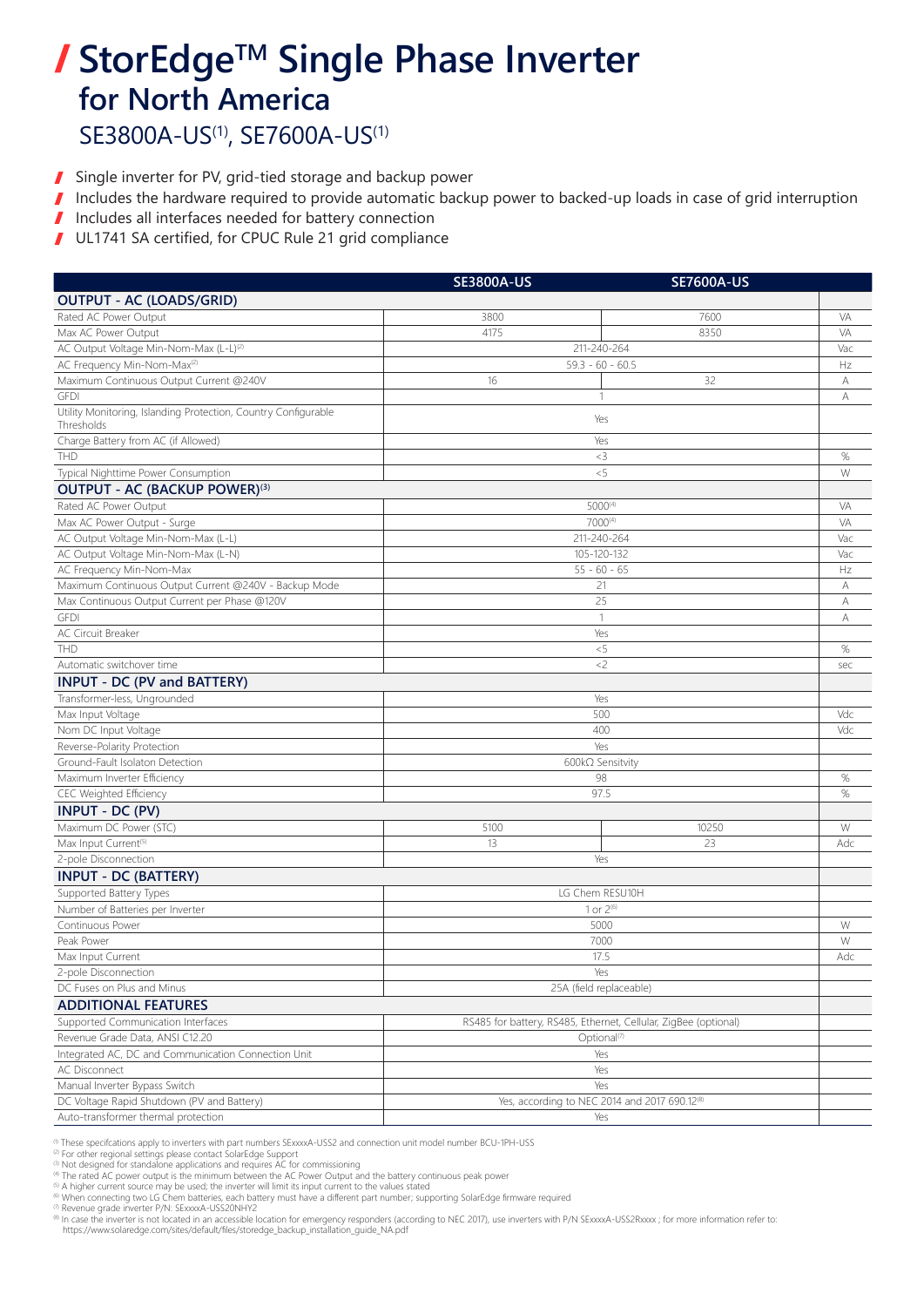## StorEdge<sup>™</sup> Single Phase Inverter **America North for**

SE3800A-US, SE7600A-US

|                                                                     | <b>SE3800A-US</b>                                      | <b>SE7600A-US</b> |                           |
|---------------------------------------------------------------------|--------------------------------------------------------|-------------------|---------------------------|
| <b>STANDARD COMPLIANCE</b>                                          |                                                        |                   |                           |
| Safety                                                              | UL1741, UL1741 SA, UL1699B, UL1998, UL9540, CSA 22.2   |                   |                           |
| <b>Grid Connection Standards</b>                                    | IEEE1547, Rule 21, Rule 14H                            |                   |                           |
| Emissions                                                           | FCC part15 class B                                     |                   |                           |
| <b>INSTALLATION SPECIFICATIONS</b>                                  |                                                        |                   |                           |
| AC Output (Loads/Grid) conduit size / AWG range                     | 1" / 14-6 AWG                                          |                   |                           |
| AC Output (Backup) conduit size / AWG range                         | 0.75-1" knockouts / 14-6 AWG                           |                   |                           |
| AC Input (Auto-transformer) conduit size / # of Strings / AWG range | 0.75-1" / 14-6 AWG                                     |                   |                           |
| DC Input (PV) conduit size / AWG range                              | 0.75" / 1-2 Strings 14-8 AWG                           |                   |                           |
| DC Input (Battery) conduit size / AWG range                         | 0.75" / 12-10 AWG                                      |                   |                           |
| Dimensions with Connection Unit (HxWxD)                             | 37 x 12.5 x 7.2 / 940 x 315 x 184                      |                   | in $/$ mm                 |
| Weight with Connection Unit                                         | 58.5 / 26.5                                            |                   | lb / kq                   |
| Cooling                                                             | Natural convection and internal fan (user replaceable) |                   |                           |
| Noise                                                               | < 50                                                   |                   | dBA                       |
| Min - Max Operating Temperature                                     | $-13$ to $+140$ / $-25$ to $+60$                       |                   | $\degree$ F / $\degree$ C |
| Protection Rating                                                   | NEMA 3R                                                |                   |                           |

#### **Inverter Interface**